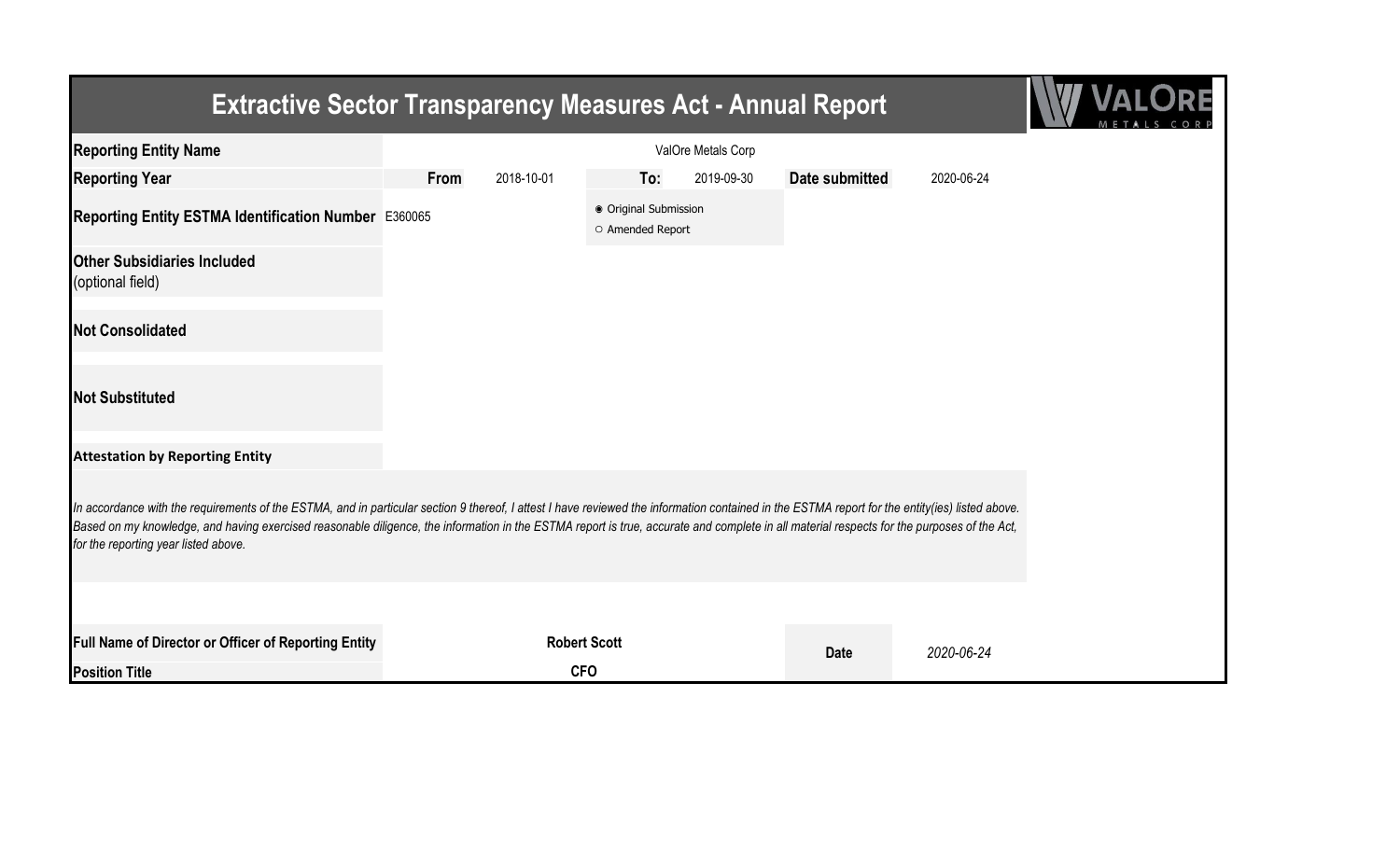| Extractive Sector Transparency Measures Act - Annual Report                                                                                                                      |                                   |                                                                                 |                                      |            |              |                                |                |                  |                                               |                                      |                                                                                                                                                                                                                   |  |  |
|----------------------------------------------------------------------------------------------------------------------------------------------------------------------------------|-----------------------------------|---------------------------------------------------------------------------------|--------------------------------------|------------|--------------|--------------------------------|----------------|------------------|-----------------------------------------------|--------------------------------------|-------------------------------------------------------------------------------------------------------------------------------------------------------------------------------------------------------------------|--|--|
| <b>Reporting Year</b><br><b>Reporting Entity Name</b><br><b>Reporting Entity ESTMA</b><br><b>Identification Number</b><br><b>Subsidiary Reporting Entities (if</b><br>necessary) | From:                             | 2018-10-01                                                                      | To:<br>ValOre Metals Corp<br>E360065 | 2019-09-30 |              | <b>Currency of the Report</b>  | CAD            |                  |                                               |                                      |                                                                                                                                                                                                                   |  |  |
|                                                                                                                                                                                  | <b>Payments by Payee</b>          |                                                                                 |                                      |            |              |                                |                |                  |                                               |                                      |                                                                                                                                                                                                                   |  |  |
| Country                                                                                                                                                                          | Payee Name <sup>1</sup>           | Departments, Agency, etc<br>within Payee that Received<br>Payments <sup>2</sup> | <b>Taxes</b>                         | Royalties  | Fees         | <b>Production Entitlements</b> | <b>Bonuses</b> | <b>Dividends</b> | Infrastructure<br><b>Improvement Payments</b> | <b>Total Amount paid to</b><br>Payee | Notes <sup>34</sup>                                                                                                                                                                                               |  |  |
| Canada                                                                                                                                                                           | Nunavut Tunngavik<br>Incorporated |                                                                                 |                                      |            | \$174,822.00 |                                |                |                  |                                               |                                      | \$145,278 relate to annual fees for NTI<br>MEA BI-35-16-001 FOXE & NTI MEA<br>174,822 BI-35-0001 re:Baffin Gold project and<br>\$29,544 relate to Annual Fee's NTI<br>MEA RI-30-001 SANAJI re: Angilak<br>project |  |  |
|                                                                                                                                                                                  |                                   |                                                                                 |                                      |            |              |                                |                |                  |                                               |                                      |                                                                                                                                                                                                                   |  |  |
|                                                                                                                                                                                  |                                   |                                                                                 |                                      |            |              |                                |                |                  |                                               |                                      |                                                                                                                                                                                                                   |  |  |
|                                                                                                                                                                                  |                                   |                                                                                 |                                      |            |              |                                |                |                  |                                               |                                      |                                                                                                                                                                                                                   |  |  |
|                                                                                                                                                                                  |                                   |                                                                                 |                                      |            |              |                                |                |                  |                                               |                                      |                                                                                                                                                                                                                   |  |  |
|                                                                                                                                                                                  |                                   |                                                                                 |                                      |            |              |                                |                |                  |                                               |                                      |                                                                                                                                                                                                                   |  |  |
|                                                                                                                                                                                  |                                   |                                                                                 |                                      |            |              |                                |                |                  |                                               |                                      |                                                                                                                                                                                                                   |  |  |
|                                                                                                                                                                                  |                                   |                                                                                 |                                      |            |              |                                |                |                  |                                               |                                      |                                                                                                                                                                                                                   |  |  |
|                                                                                                                                                                                  |                                   |                                                                                 |                                      |            |              |                                |                |                  |                                               |                                      |                                                                                                                                                                                                                   |  |  |
|                                                                                                                                                                                  |                                   |                                                                                 |                                      |            |              |                                |                |                  |                                               |                                      |                                                                                                                                                                                                                   |  |  |
|                                                                                                                                                                                  |                                   |                                                                                 |                                      |            |              |                                |                |                  |                                               |                                      |                                                                                                                                                                                                                   |  |  |
|                                                                                                                                                                                  |                                   |                                                                                 |                                      |            |              |                                |                |                  |                                               |                                      |                                                                                                                                                                                                                   |  |  |
|                                                                                                                                                                                  |                                   |                                                                                 |                                      |            |              |                                |                |                  |                                               |                                      |                                                                                                                                                                                                                   |  |  |
|                                                                                                                                                                                  |                                   |                                                                                 |                                      |            |              |                                |                |                  |                                               |                                      |                                                                                                                                                                                                                   |  |  |
|                                                                                                                                                                                  |                                   |                                                                                 |                                      |            |              |                                |                |                  |                                               |                                      |                                                                                                                                                                                                                   |  |  |
|                                                                                                                                                                                  |                                   |                                                                                 |                                      |            |              |                                |                |                  |                                               |                                      |                                                                                                                                                                                                                   |  |  |
|                                                                                                                                                                                  |                                   |                                                                                 |                                      |            |              |                                |                |                  |                                               |                                      |                                                                                                                                                                                                                   |  |  |
|                                                                                                                                                                                  |                                   |                                                                                 |                                      |            |              |                                |                |                  |                                               |                                      |                                                                                                                                                                                                                   |  |  |
|                                                                                                                                                                                  |                                   |                                                                                 |                                      |            |              |                                |                |                  |                                               |                                      |                                                                                                                                                                                                                   |  |  |
|                                                                                                                                                                                  |                                   |                                                                                 |                                      |            |              |                                |                |                  |                                               |                                      |                                                                                                                                                                                                                   |  |  |
| <b>Additional Notes:</b>                                                                                                                                                         |                                   |                                                                                 |                                      |            |              |                                |                |                  |                                               |                                      |                                                                                                                                                                                                                   |  |  |